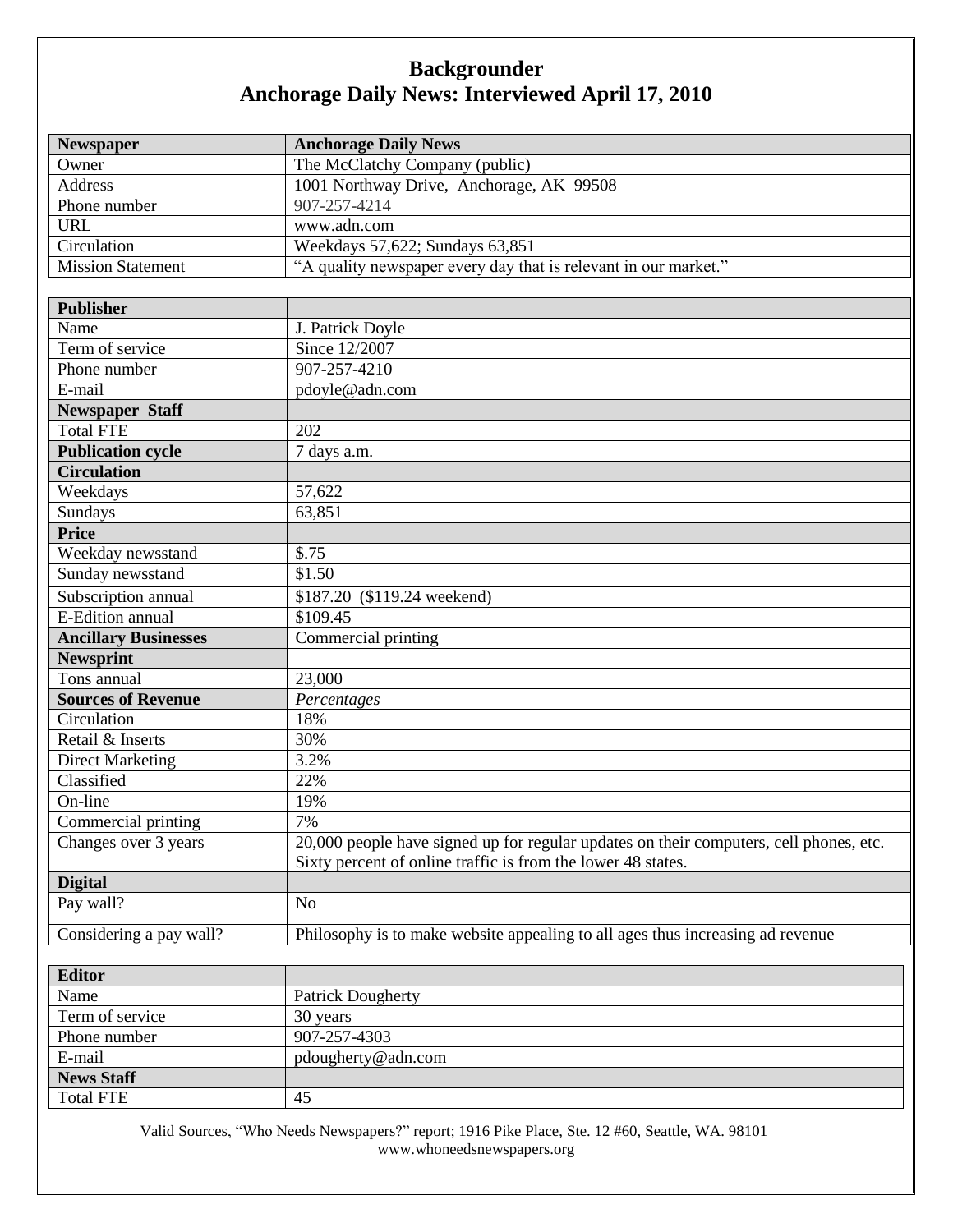## **Backgrounder Anchorage Daily News: Interviewed April 17, 2010**

| <b>Bureaus</b>         | Suburban north of Anchorage; share regional coverage with Boise; temporary bureau |
|------------------------|-----------------------------------------------------------------------------------|
|                        | in Juneau during legislature                                                      |
| Coverage               | Dedicated more than 50% of time.                                                  |
| Local government       |                                                                                   |
| Courts                 |                                                                                   |
| Public safety          |                                                                                   |
| State government       | During 4-month session                                                            |
| School Board/Education |                                                                                   |
| <b>Business</b>        |                                                                                   |
| <b>Sports</b>          | Editor plus 2 reporters and 1 outdoors writer                                     |
| Entertainment & arts   | 1 reporter and 1 clerk                                                            |
| Other                  |                                                                                   |
| Social services        |                                                                                   |
| Investigative          |                                                                                   |
| Rural affairs          |                                                                                   |
| Metro columnist        |                                                                                   |

| <b>Online Manager</b>                  |                                                                   |
|----------------------------------------|-------------------------------------------------------------------|
| Name                                   | Julie Wright                                                      |
| Title                                  | General Manager, Online Advertising                               |
| Term of service                        | Started 2008                                                      |
| Phone                                  | 907-382-0902                                                      |
| E-Mail                                 | jwright@adn.com                                                   |
| <b>Staff</b>                           |                                                                   |
| Size                                   | 2 in news room; 2 in digital sales                                |
| Sufficient?                            | Backed up by McClatchy Corporate staff                            |
| All employees in all digital           | All reporters can file to digital site and shoot video as needed. |
| media                                  |                                                                   |
| <b>Capabilities</b>                    |                                                                   |
| Write code?                            | Yes                                                               |
| Number of coders?                      | l in newsroom                                                     |
| Zero? How out-sourced?                 | Backed up by McClatchy staff.                                     |
| <b>Flexibility &amp; response time</b> |                                                                   |
| Change web platform – coding,          | iPhone – template available; app under development by McClatchy.  |
| architecture, software -- once a       | iPad – not at present.                                            |
| month?                                 | Kindle – available through Amazon                                 |
|                                        | E-Newspaper (PDFs) -- available                                   |

| <b>Social Media</b>               |                                       |
|-----------------------------------|---------------------------------------|
| What is the overall               | News staff uses Facebook and Twitter. |
| organizational commitment to      |                                       |
| collecting, creating, shaping     |                                       |
| and delivering all your           |                                       |
| news/information products         |                                       |
| through these digital channels?   |                                       |
| <b>Advertising</b>                |                                       |
| Is your advertising staff is able | Some                                  |
| to provide competitive digital    |                                       |
| services to merchants?            |                                       |

Valid Sources, "Who Needs Newspapers?" report; 1916 Pike Place, Ste. 12 #60, Seattle, WA. 98101 www.whoneedsnewspapers.org